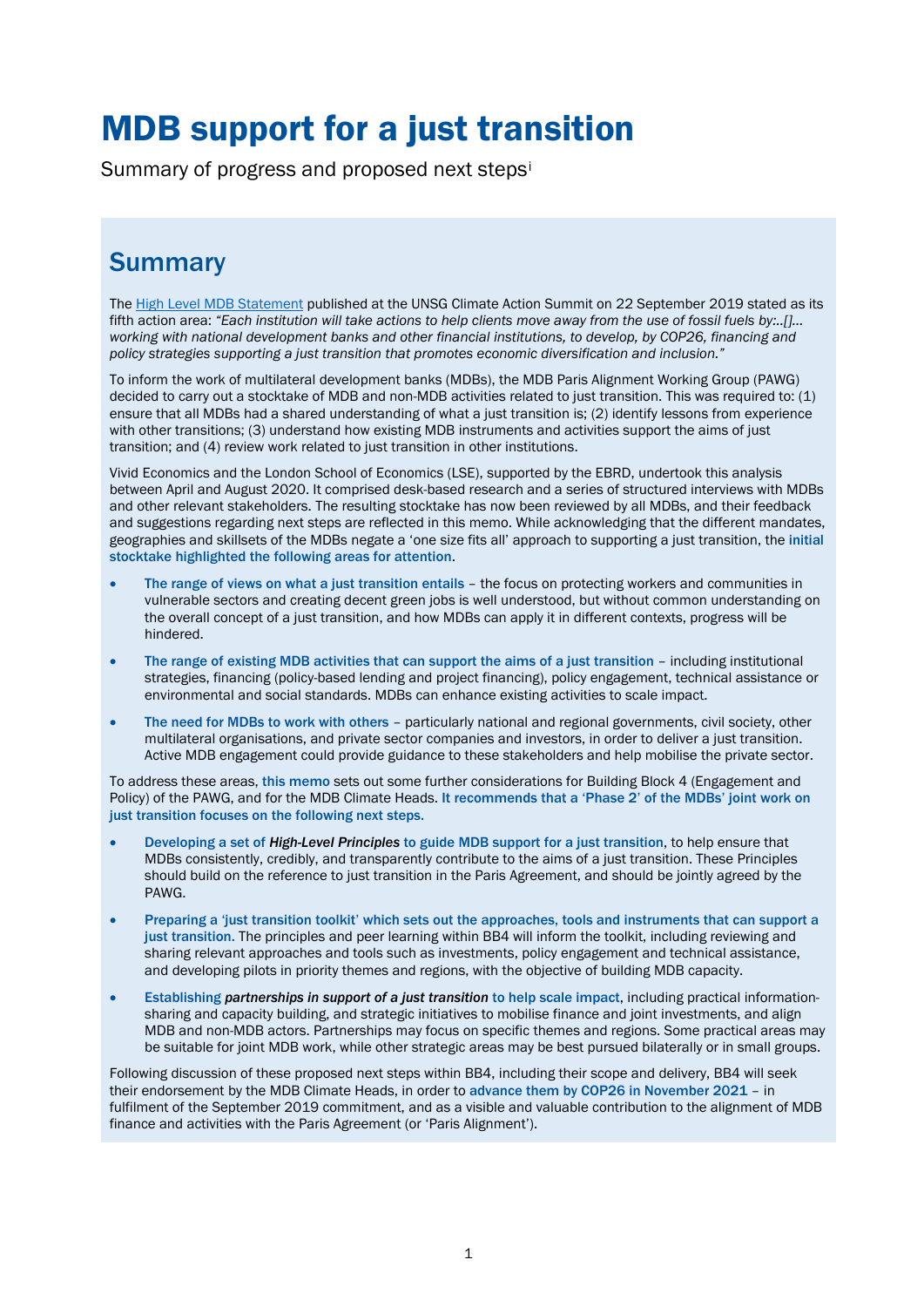## Objective 1: Understanding just transition

#### Recommendation: Develop 'High-Level Principles' to guide MDB support for a just transition

The objective of this recommendation is to ensure that there is clarity on the scope of what a just transition entails, so that MDBs can operationalise their support for a just transition in a consistent and transparent manner.

The Paris Agreement references the need for a just transition. It cites *'the imperatives of a just transition of the workforce and the creation of decent work and quality jobs in accordance with nationally defined development priorities'*. While the concept of a just transition emerged from the labour movements of the 1970s, its inclusion in the Paris Agreement reflects the International Labour Organization's 2015 *Guidelines for a Just Transition towards environmentally sustainable economies and societies for all*. This presents a broad vision to address environmental, social and economic issues together in a comprehensive approach, with a focus on protecting workers in affected sectors and creating decent, green jobs. As such, support for a just transition is relevant to all countries.

#### The stocktake demonstrates that stakeholders within the MDBs agree on many elements support for a just transition, but still have differing views on some aspects and on which elements MDB approaches should cover. The stocktake assesses the extent to which there is a common understanding of just

transition and sets out the approaches of different stakeholders, including the MDBs, against the potential dimensions of a just transition (see Box 1). It notes that even within the context of climate action and the transition to a green economy, just transition is a potentially expansive concept. At the same time, it also identifies several areas of consensus among stakeholders on what a just transition is and is not.

#### There are several reasons why it is important that MDBs articulate their understanding of just transition.

A common understanding can help guide MDB efforts, creating opportunities to combine MDB resources and optimise assistance. It can also provide clear market signals and a consistent framework for engagement with other partners – including client countries and companies, and national and regional development banks and financial institutions (in turn, helping improve the operational capacity of MDBs at the country level). It can also support a consistent 'offer' of support for a just transition in country engagement and, in turn, help support greater climate ambition through revised Nationally Determined Contributions (NDCs) and longterm emission reduction strategies to 2050.

#### Feedback from the stocktake suggests that a joint operational definition is not necessary, and could absorb time and resources that would be better focused on advancing practical delivery (see Objective 2). The framing of just transition in the Paris Agreement already provides clear guidance, while still allowing scope for the MDBs to define and expand their approach to just transition in a way that reflects their mandate and operational context. At the same time,

many country and civil society stakeholders warn against one-size-fits-all approaches, given the contextspecific nature of just transition challenges and opportunities, and stress the need for flexibility and country ownership.

The development of high-level principles to guide MDB support for a just transition would help provide a framework for existing MDB activities that can support a just transition, facilitate consistent implementation and ensure clear signalling to other stakeholders. Highlevel principles would set the direction for MDBs and their partners, while maintaining scope for tailored, context-specific operational definitions and strategies, and making clear the criteria required for investments and other assistance to support the aims of a just transition. Where MDBs already have explicit or implicit criteria for what qualifies as support for a just transition, these might inform the high-level principles, alongside those used by key external groups such as the ILO. The MDBs would agree these joint principles in Phase 2 of their joint work on just transition. As a starting point, they could include that MDB support for just transition should:

- build upon existing MDB activities that can support the aims of a just transition, with the objective of supporting collaboration, optimising resources, and amplifying the impact of MDB assistance
- be both Paris *and* SDG (Sustainable Development Goals) enabling, in that it delivers dual climate and social outcomes
- be informed by just transition needs and opportunities, including regional or sectoral vulnerability to transition, and the potential for inclusive and sustainable jobs and livelihoods
- be transparent and inclusive of all relevant stakeholders, in both the design and delivery of specific MDB interventions.

There are several issues for the MDBs to consider as they develop these high-level principles.

• How can MDB support for just transition lead to higher climate ambition and accelerated climate action? The relationship between the level and speed of climate action and justice remains relatively unexplored. However, recent experience suggests that perceived fairness is one of the strongest predictors of support for climate action, and evidence from past transitions suggests that the earlier a transition gets under way, the less disruptive and expensive it is likely to be. This suggests the need to explore how high-level principles can help support the political and social conditions required for transformative climate ambition including, for example, the accelerated retirement of fossil fuel assets, and concerted efforts to avoid the development of committed coal emissions (therefore avoiding tomorrow's just transition challenges, as well as addressing today's).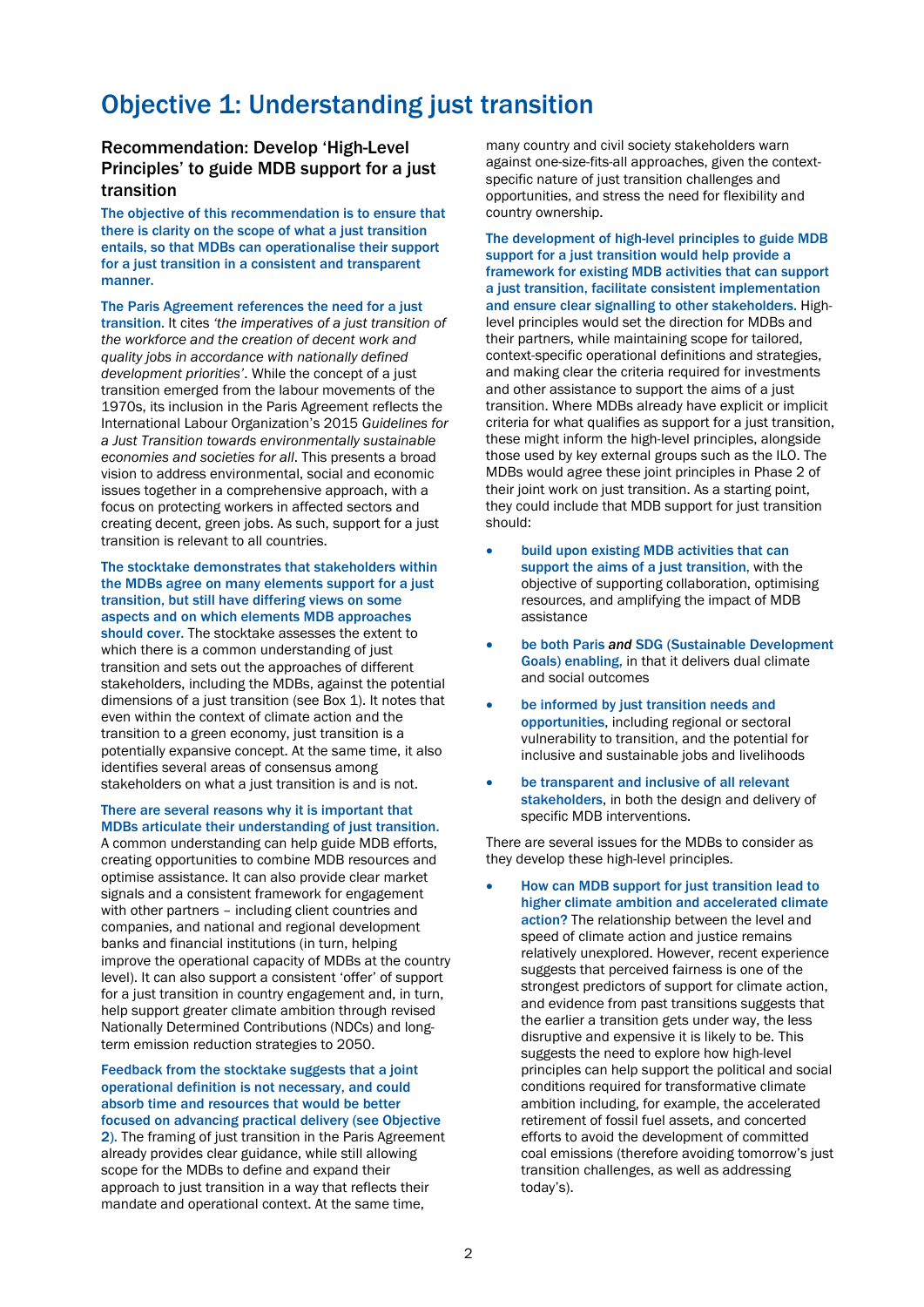• How can opportunities for a just transition be seized in the context of a green recovery from Covid-19? The impacts of the Covid-19 crisis on fossil fuel demand and prices are accelerating the speed at which fossil fuel assets and companies are becoming distressed, bringing forwards many just transition challenges by several years. This raises the question of how high-level principles could guide 'urgent' interventions (for example, where coal assets come under sudden, extreme pressure and livelihoods are at immediate risk), as well as 'early' ones in sectors with potentially longer lifespans (including some oil and gas, and carbon-intensive heavy industry) where emergency liquidity support could come with 'green' *and* 'just' strings attached. The MDBs should also consider explicitly the links between high-level principles for just transition and measures for a green recovery that can generate decent, sustainable jobs in an inclusive manner.

#### Box 1: Important dimensions of a just transition as per the stocktake interviews

Distributional and procedural justice are crucial motivations for a just transition. Distributional justice means identifying and addressing the distributional implications of transition, while procedural justice means ensuring that policy and decision-making is inclusive and transparent. For MDBs that are already developing just transition approaches, distributional impacts are typically the motivation (with procedural justice assumed). Other MDBs – especially those with a narrower mandate or at an earlier stage of operations – tend to emphasise procedural considerations. In practice, both are crucial.

Climate action and the transition to a green economy provide the context for a just transition. This makes just transition a potentially expansive concept – at its narrowest, considering negative impacts on affected workers and communities, and at its widest, considering issues such as inequitable growth and environmental degradation. While the PAWG is approaching a just transition in the context of Paris Alignment, it is clear that in all conceptions, support for a just transition can contribute to delivering the SDGs. It may also contribute to climate justice, which the Paris Agreement separately cites the importance of, alongside the need to protect ecosystems and biodiversity.

For the MDB representatives and most stakeholders interviewed, the economic impacts of transition, rather than the physical impacts of climate change, provide the trigger for action. As such, just transition approaches tend to focus on the distributional implications of mitigation, rather than adaptation policy. There is a relationship between a just transition and climate impacts, as higher climate ambition and an accelerated transition could reduce climate impacts and adaptation needs, but this has tended not to be the focus so far.

A just transition should focus on both the negative and positive impacts of transition. This means ensuring that no one is 'left behind' by decarbonisation, and ensuring an equitable distribution of the opportunities associated with green growth. The relative focus on negative and/or positive impacts will naturally vary by context, with a greater emphasis on the latter in lower-income and less emissions-intensive contexts. In general, however, there remains greater understanding of the challenges to a just transition faced by fossil-fuel-dependent and other carbon-intensive sectors and regions, than of the opportunities to support their inclusive green growth.

While current engagement with a just transition tends to target production, there is a strong case for considering the distributional impacts of consumption along the supply chain and across the wider economy. This means looking beyond concentrated sectoral and regional impacts, to consider the distributional impact of changing supply chains and policy and regulatory reforms – including subsidies reform and carbon pricing – on the cost of energy, for example. A more holistic approach to a just transition considers distributional impacts and opportunities along the supply chain, in terms of livelihoods and the cost of living.

Support for a just transition means working at scale, including bringing together local, national and regional or international approaches. Many existing just transition approaches, however, are granular and bottom-up, and focus on the distributional implications between workers and companies at sector level. MDBs are able to take a broader, longer-term approach to supporting a just transition, and bring together incumbent and incoming actors, given their role in supporting national and regional development.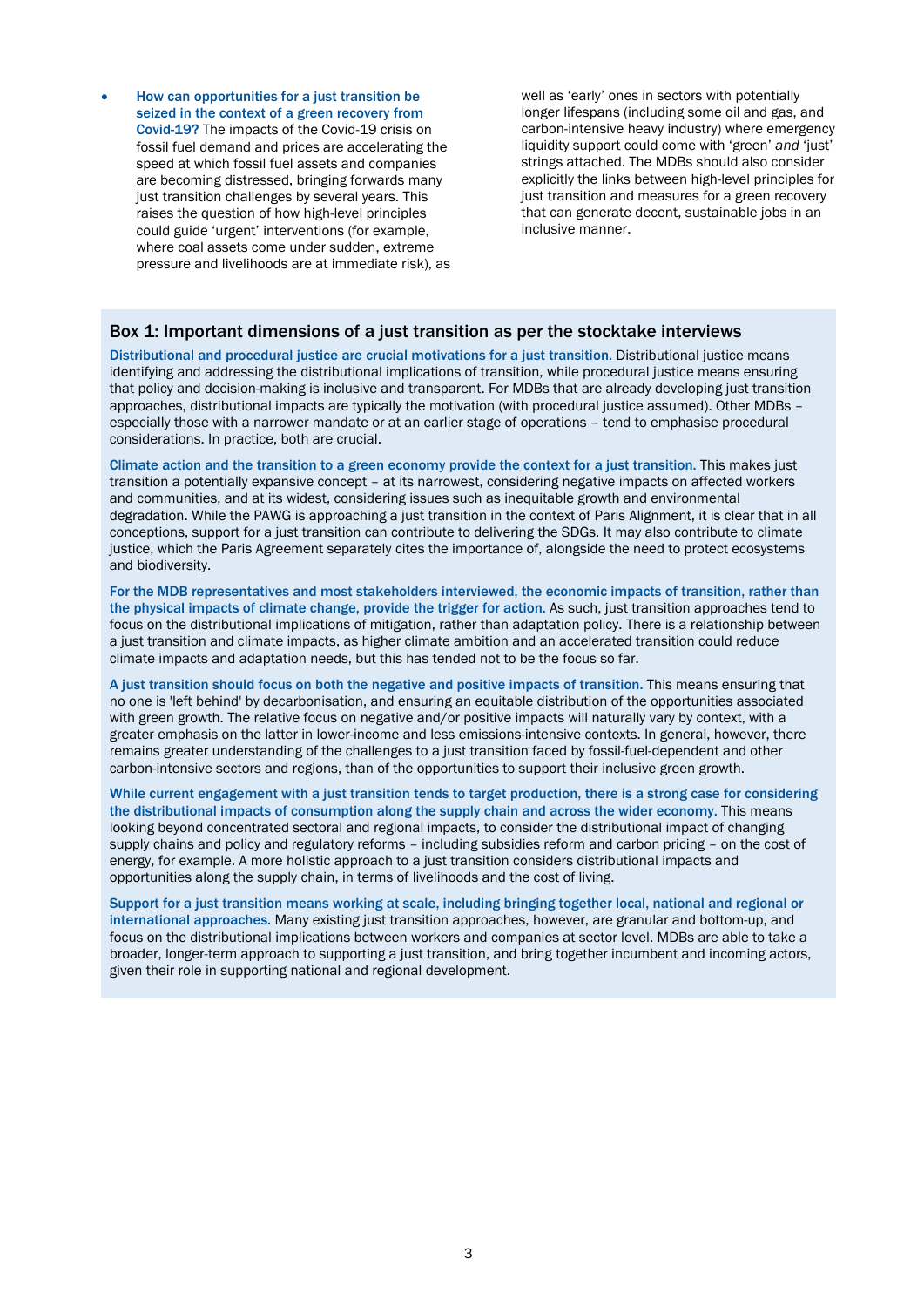## Objective 2: Supporting a just transition

#### Recommendation: Advance peer learning and prepare a practical 'Just Transition Toolkit'

The rationale for this recommendation is to ensure MDBs have the relevant approaches, tools and instruments to identify just transition needs and opportunities, implement just transition interventions, and monitor their impacts. The toolkit should build on existing MDB experience, and be rooted in operational considerations.

#### The stocktake sets out some of the ways in which MDBs already support the aims of a just transition.

These include where MDBs are actively engaging with a just transition. For example, the Inter-American Development Bank (IADB)'s Climate Strategy includes just transition as a priority area, the European Investment Bank (EIB) is developing its approach in response to the EU's high-level definition of a just transition and its €100 billion Just Transition Mechanism, and the EBRD launched its Just Transition Initiative in July 2020. They are developing just transition criteria and diagnostics (or leveraging those of other actors such as the EU) as part of their operationalisation strategy. Many existing areas of MDB assistance are also relevant to a just transition, including mainstreaming, policy-based financing, project financing and technical assistance.

There is broad consensus among the MDBs on the value of learning-by-doing and practical collaboration on the ground. To support this, the MDBs will require a comprehensive understanding of their potential approaches to supporting a just transition. This means building on existing activities and aggregating these into a typology of approaches and activities – a Just Transition Toolkit – that could identify just transition needs and opportunities and deliver programmes of support in response to them. In terms of institutional approaches to identifying just transition needs and opportunities, there are two related entry points for the MDBs.

- Just transition-led approaches including strategic or analytical tools such as country or sector diagnostics, which focus on identifying opportunities to support a just transition, based on indicators of vulnerability to transition or preparedness for green growth opportunities. To date, this approach is most evident among those MDBs that have developed just transition as an additional area of assistance and/or that have a clear mandate to engage with just transition related policy processes directly, such as the IADB, EIB and EBRD.
- Just transition mainstreaming approaches that systematically assess the potential to integrate just transition considerations within existing processes, such as risk assessments and environmental and social safeguarding. Such an approach can help identify where existing investments and projects can deliver just transition co-benefits. While mainstreaming approaches are useful for all MDBs, they tend to

be emphasised by MDBs at an earlier stage of engagement with a just transition, or those without a direct mandate to engage with distributional impacts or policies.

#### In building the Just Transition Toolkit, the following issues should be considered.

- The need for engagement across MDB and government functions. While climate action and the transition to a green economy provides the context for MDB support, integrating just transition into climate strategy alone is unlikely to drive action. To ensure credibility and country ownership, particularly in fossil fuel-producing and carbon-intensive economies, just transition should be embedded in those areas with the greatest influence, including finance, social development and economic inclusion, labour planning, energy and industrial policy, and extractive industry governance. To support this, peer learning should address how different MDBs are approaching internal consultation and the coordination of activities related to just transition, including the establishment of just transition working groups, the review of MDB areas of assistance and the lead institutions and ministries that they engage with in country, and the development of internal position papers.
- The potential for existing MDB tools and instruments – including investment, policy engagement and technical assistance – to be enhanced in order to support a just transition. Looking beyond climate strategy and to other MDB areas of assistance, such as labour markets and economic inclusion, regional development, support for small and medium-sized enterprises (SMEs), and energy and extractives, there are wellestablished relationships and models of assistance that MDBs can leverage. Traditional support for employment and supply chains in the fossil fuel sector, for instance, could re-focus to support just transition and the growth of green alternatives. To aid this, peer learning should include the review of MDB assistance that is relevant to a just transition, both where just transition-led interventions and just transition cobenefits have been developed or are under development. It should also consider how to integrate these into MDB frameworks, and how to develop the right institutional incentives.
- The thematic and regional areas that warrant special attention. Peer learning should also consider how to operationalise support for a just transition, and the benefits of doing so in different contexts. The MDBs should consider collaborating on case studies and/or pilots that explore the appropriate balance of approaches, tools and instruments in priority contexts that are in need of special attention, including:
	- o how to work with fossil fuel producing clients to not only *reduce fossil fuel consumption* (in line with Action Point 5 of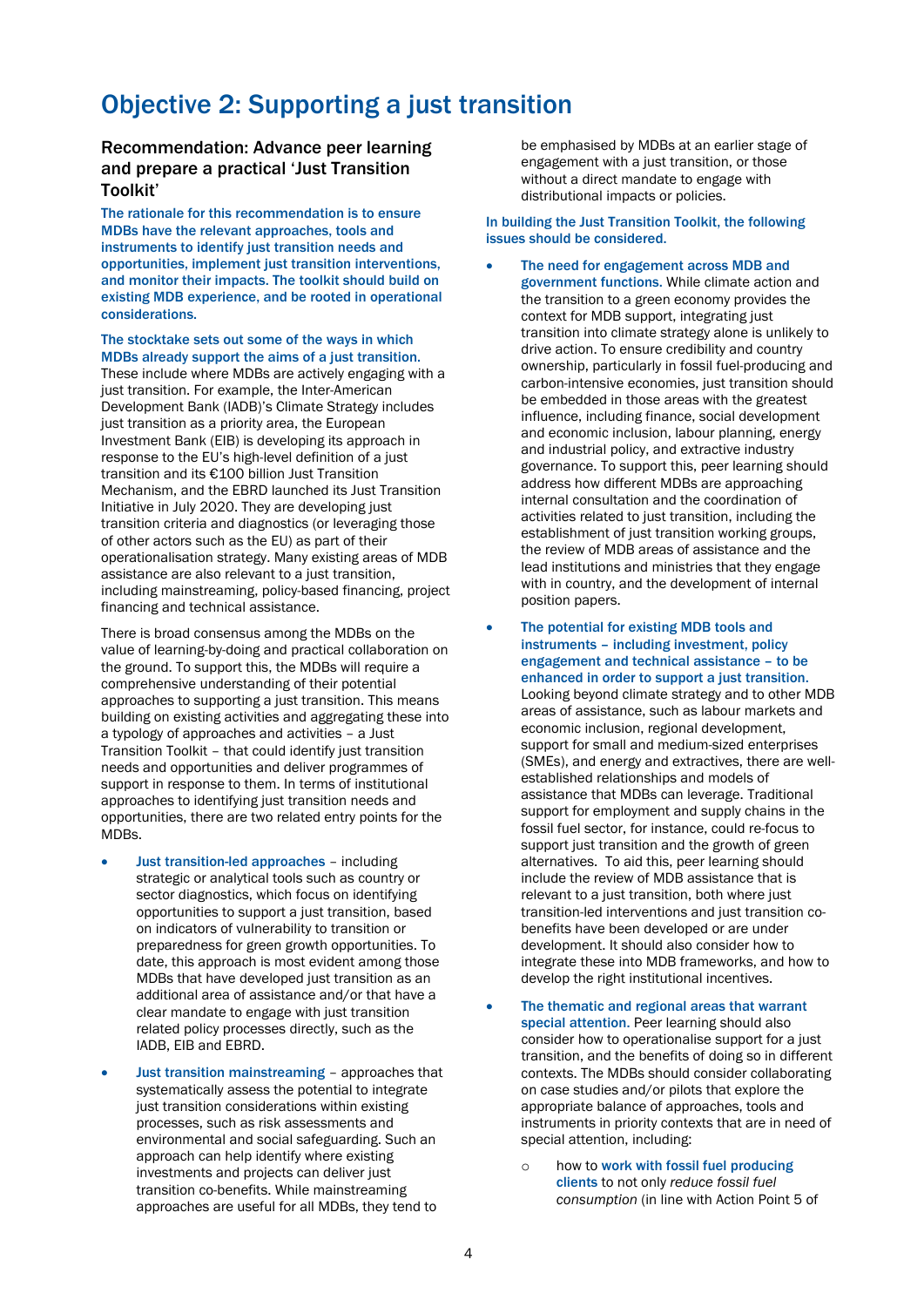the MDB's High-Level Statement in September 2019) but *to reduce structural fossil fuel dependency* (for income, energy and employment), and develop alternative development pathways for countries with fossil fuels (including those with recent fossil fuel discoveries). Questions include:

- **•** how to accelerate coal phase-out (and avoid committed coal emissions)
- how to engage oil and gas producers, including state actors such as national oil companies
- **•** how to develop green industrial development pathways, including green hydrogen and the transition to a circular economy.
- o how to work with national development banks and other financial institutions to develop financing and policy strategies in support of a just transition, in line with the High Level MDB Statement
- o how to develop sectoral decarbonisation strategies with the goal of reaching net zero, including the data, modelling and action that would be required to support a just transition in each sector
- o how to engage the private sector, including the appropriate balance of public and private finance and concessionality in different contexts, and the role of commercial banks and companies
- o the potential to create financial approaches and instruments that support a just transition, for example, establishing links with capital market instruments (such as just transition bonds) and exploring possibilities to utilise tools described in the Paris Agreement (such as Article 6 transactions)
- o how to prioritise MDB resources for the greatest impact, for example, where support for just transition in one country could have a transformative effect on the region (for example, Nigeria, South Africa and Poland).
- How to monitor and track support for a just transition. The principles that the MDBs agree will inform an appropriate approach to monitoring and tracking MDB support for just transition. Further discussions will be required through Phase 2, including on the appropriate indicators of support for a just transition, and the extent to which disclosures on support for just transition overlap with (and could be integrated within) existing metrics and reporting, such as the Joint Report on Multilateral Development Banks' Climate Finance, and the emerging MDB Paris Alignment methodology. The initial focus should be on learning by doing, with MDBs developing and sharing indicators that are relevant in light of their mandates and operational contexts, and that build on existing MDB processes, and frameworks under development by the EU and others.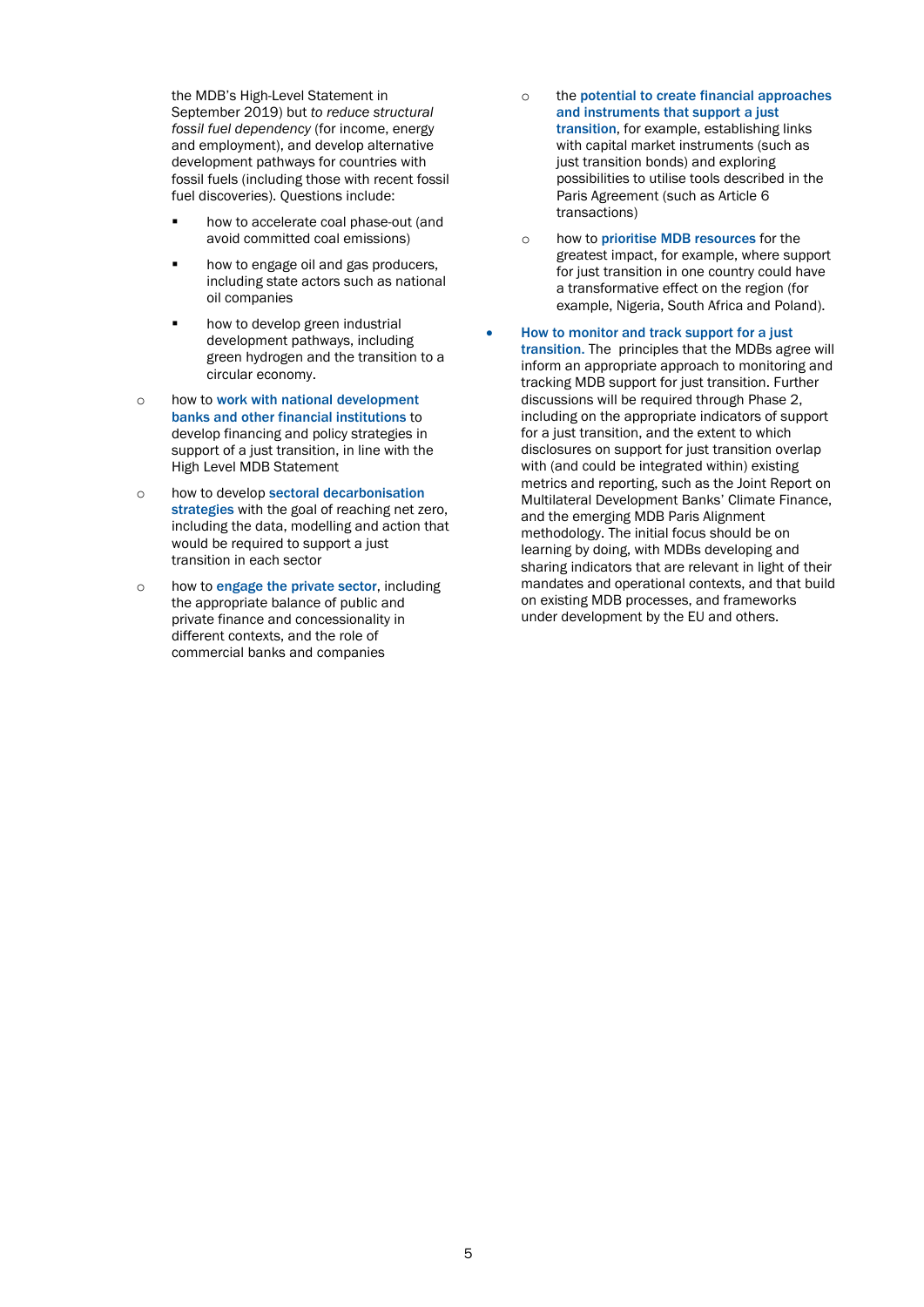# Objective 3: Partnerships in support of a just transition

#### Recommendation: Identify concrete collaboration opportunities within MDBs and non-MDBs

The rationale for this recommendation is to identify opportunities for collaboration among MDBs and between MDBs and non-MDB stakeholders, in order to scale interventions and enhance the impact of MDB support for a just transition.

The stocktake has strongly indicated that MDBs could look for further collaboration opportunities, both with each other and with non-MDB actors. There is a raft of ongoing work outside of the MDBs, including the ILO Climate Action for Jobs Initiative, the establishment of the Coal Regions in Transition Platform in the Western Balkans and Ukraine and the Climate Investment Funds Just Transition Initiative, to cite but a few. The stocktake focuses on opportunities related to information sharing, research, awareness raising, capacity building and investment. The development of these activities and partnerships would help disseminate the Just Transition Toolkit and raise awareness and build capacity among country stakeholders and other partners.

Effective networks and partnerships can help strengthen links between MDBs and other actors, and identify research areas, projects and investments for collaboration. There are several issues to consider here.

First, how can working-level networks develop evidence on sustainable jobs and livelihoods, and integrate distributional impacts in low-carbon pathways and country planning (for example, NDCs and Long-Term Strategies)? The lack of country-level information on emerging employment and economic development opportunities – including the need for better information on job creation in energy efficiency and renewable energy, compared with fossil fuels – was noted by MDBs and civil society in the initial stakeholder engagement. Coordination between MDBs and processes such as the UNFCCC's Katowice Committee of Experts on the Impacts of the Implementation of Response Measures (KCI), the IPCC working group on just transition, and the ILO's Green Jobs Assessment Institutions Network (GAIN) could help build the evidence base on green jobs at the country and at regional levels. Collaboration with mainstream scenario providers such as the IEA and IRENA could also help incorporate distributional impacts in climate and energy scenarios, and support the integration of just transition considerations in NDCs and Long Term Strategies to 2050.

Second, how can successful peer learning and capacity-building platforms on coal transitions be accelerated and adapted to other regions and sectors? MDBs have been instrumental in supporting the development of coal-focused initiatives such as the EU's Just Transition Platform (the EIB, World Bank and EBRD) and the forthcoming Coal Learning Academy (World Bank). Yet there are few similar platforms in other regions and sectors that are also important to a just transition, including sectors such as oil and gas (and particularly the role of national oil companies in transition) or agriculture (given its frequent role as the largest employer), or in thematic areas such as cities and the development of the circular economy.

#### Third, what is the potential for the MDBs' work on just transition to help mobilise public and private finance in support of a just transition? Donor and private sector

interest in a just transition is growing, but there remains little guidance and no guiding framework for investment, underscoring the importance for the development of principles and a more granular, applied reference point such as a Just Transition Toolkit. There are several opportunities here:

- by working with national and regional development banks, MDBs could help optimise development assistance and build in-country operational capacity
- by working with the EU, and established and emerging donors – including Asian policy banks and MENA funds, for example – MDBs could support a common understanding of just transition, the harmonisation of investment standards and the development of joint ventures
- by working with private sector investors, through the UN PRI's International Investor Working Group on Just Transition, the IIGCC and major asset managers, for example, MDBs could help mobilise capital and potentially develop and co-finance projects. Where coal is concerned, working with the Powering Past Coal Alliance – including collaboration around its Finance Principles – may help support the accelerated decommissioning of coal assets and develop strategic clean energy investments with the potential to help avoid the development of committed coal capacity. Where agriculture is concerned, the Investment Partnership Network for a Just Rural Transition may help advance action.